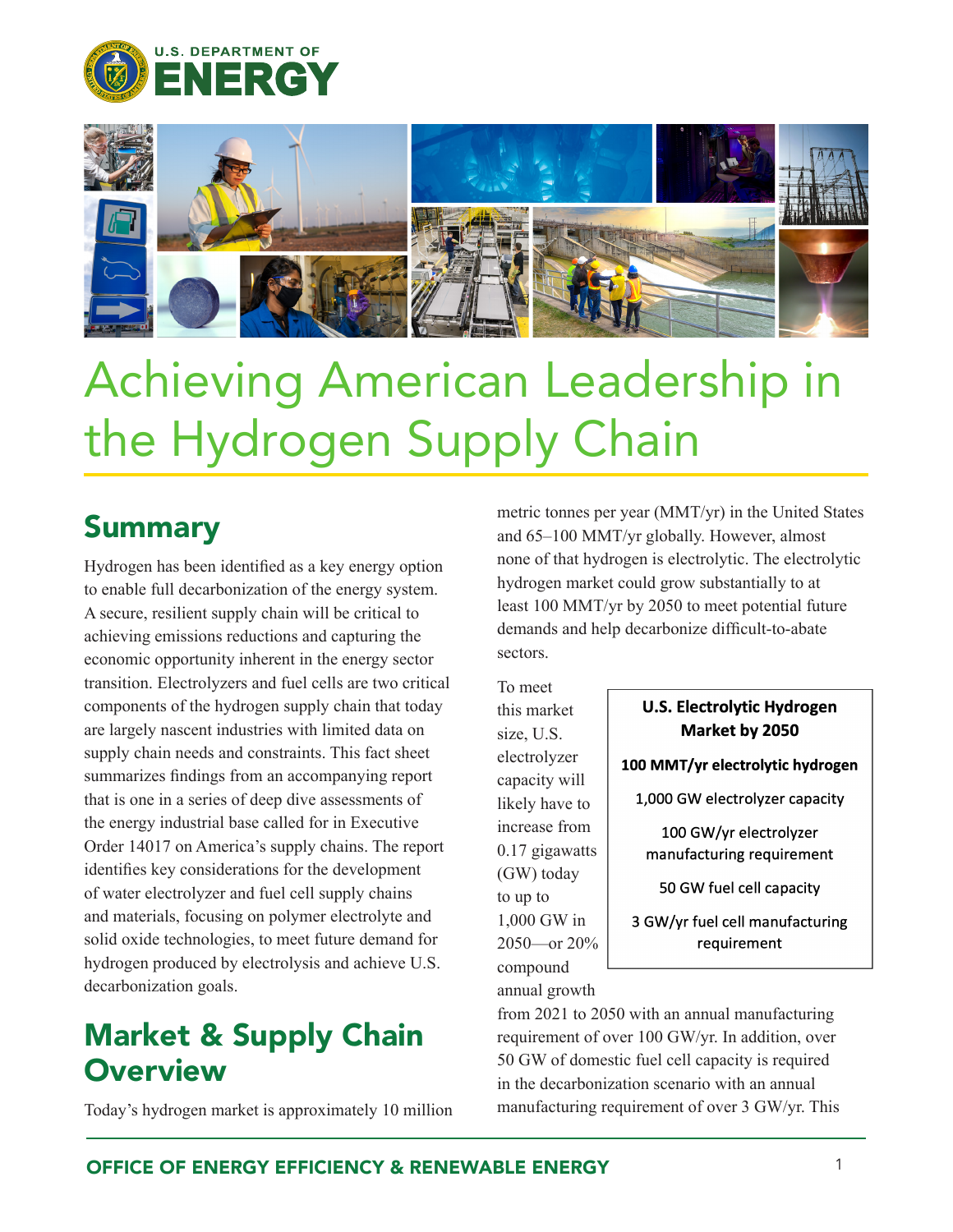level of growth (illustrated in Figure 1) represents a significant opportunity for the United States as electrolytic hydrogen markets and supply chains rapidly grow and develop globally.

## Key Findings & **Opportunities**

The overarching opportunity for electrolytic hydrogen within the United States is a potential market of more than 100 MMT/yr for applications across the industrial, transportation, and power sectors. An electrolytic hydrogen market of that size powered with clean electricity would provide decarbonization opportunities for difficult-to-abate sectors, including synthetic fuels for air and marine transport, longdistance transport via heavy- and medium-duty vehicles, energy storage, and high-temperature heat.

By taking advantage of the opportunities below, the United States could capture high value-added links of the electrolytic hydrogen supply chain.

Key U.S. opportunities to enable the growth of

electrolytic hydrogen and fuel cell markets:

- Reducing cost and increasing commercialization of electrolytic hydrogen production
- Developing economically competitive applications for electrolytic hydrogen
- Leading development of codes and standards
- Expanding the U.S. electric grid capacity to meet demand for hydrogen
- Developing and managing bulk hydrogen storage
- Utilizing the natural gas infrastructure for hydrogen transport and storage
- Developing domestic material supplies
- Developing electrolyzer and fuel cell manufacturing capacity
- Leading energy and environmental justice issues for a new industry
- Potentially exporting hydrogen



Figure 1: Estimated cumulative and annual U.S. electrolyzer manufacturing capacity